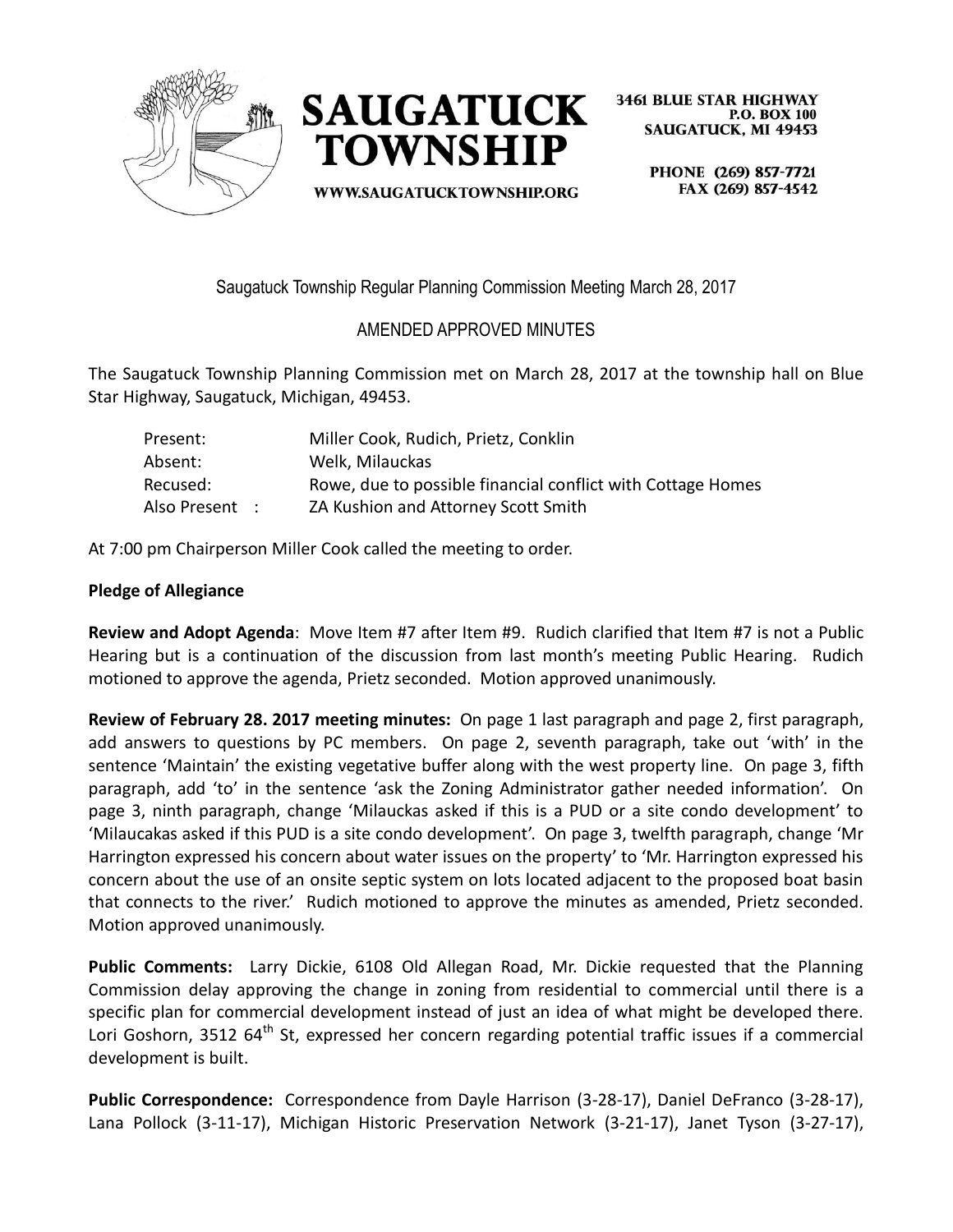Victor Bella (3-28-17), Judy Levick (undated), Harriet Jones (3-28-17), Jeff Grill (3-28-17), Thomas Harrington (3-27-17), Mike Lorr (3-28-17), Steve Loar (3-28-17), Dana Mains (3-28-17), The Bily family  $(3-28-17)$ ..

### **Public Hearing for a request for Preliminary Site Condominium and Preliminary R-2 PUD zoning for 23 residential single family home lots surrounding a boat basin. Parcels 03-20-004-006-00, 03-20- 004-002-00**

Prietz read the Public Hearing notice

Brian Bosgraaf from Cottage Homes, Mr. Bosgraaf presented his plans for the development. Miller Cook asked for further information in print form on the details of the plan. Mr. Bosgraaf explained that the area meets all of the requirements of the township ordinance. Miller Cook asked about the location of the helicopter pad. Mr. Bosgraaf stated that it would be elsewhere on the property. Rudich asked how the open space would be owned and maintained. Attorney Smith explained that the open space would be held as general common elements by the condominium association and would be required to remain as open space if the site condominium and PUD request are approved.

Miller Cook opened the Public Comment section of the Public Hearing.

Larry Dickie, 6108 Old Allegan Rd, Mr. Dickie asked if the Planning Commission is allowed to make a decision if they have not been able to consider all of the correspondence that has been received. Miller Cook thought that there was a deadline for when the correspondence is received relative to when the Planning Commission meeting is held. Rudich stated that it did not preclude them from making a decision on the request. Mr. Dickie stated that facts, figures and legal arguments is what the Planning Commission needs to hear when making decisions, not emotional appeals. He asked that the Planning Commission take into consideration the master plan in this matter.

Steve McKown, 2845 Lake Breeze Dr, Mr. McKown asks the Planning Commission to be careful in approving a condominium plan that includes a lagoon and marina that does not yet exist but is noted in the plan as an open common element. He thinks that, in order to approve the request, the water would have to be taken out of the plan or else the commission would be approving the excavation of the marina when approving the site plan. He also asked that there be clarification on the possibility of a dockominium association inside of the condominium association which might include the possibility of someone who is not a condominium owner but might be a dock owner.

Fritz Royce, 144 Lakeshore Dr, Mr. Royce stated that he is opposed to this development because it violates the master plan. He also stated that visitors come to our area because of its natural beauty which would be lost if this development is approved.

Brand Dykstra, 5933 134<sup>th</sup> Ave, Mr. Dykstra is concerned about the piecemeal development requests for this property. He also would like the houses to be built in the interior of the property so they would not be seen from the surrounding areas.

Cynthia McKean, 3498 Riverside Dr, Ms. McKean stated that she thinks it is important that the project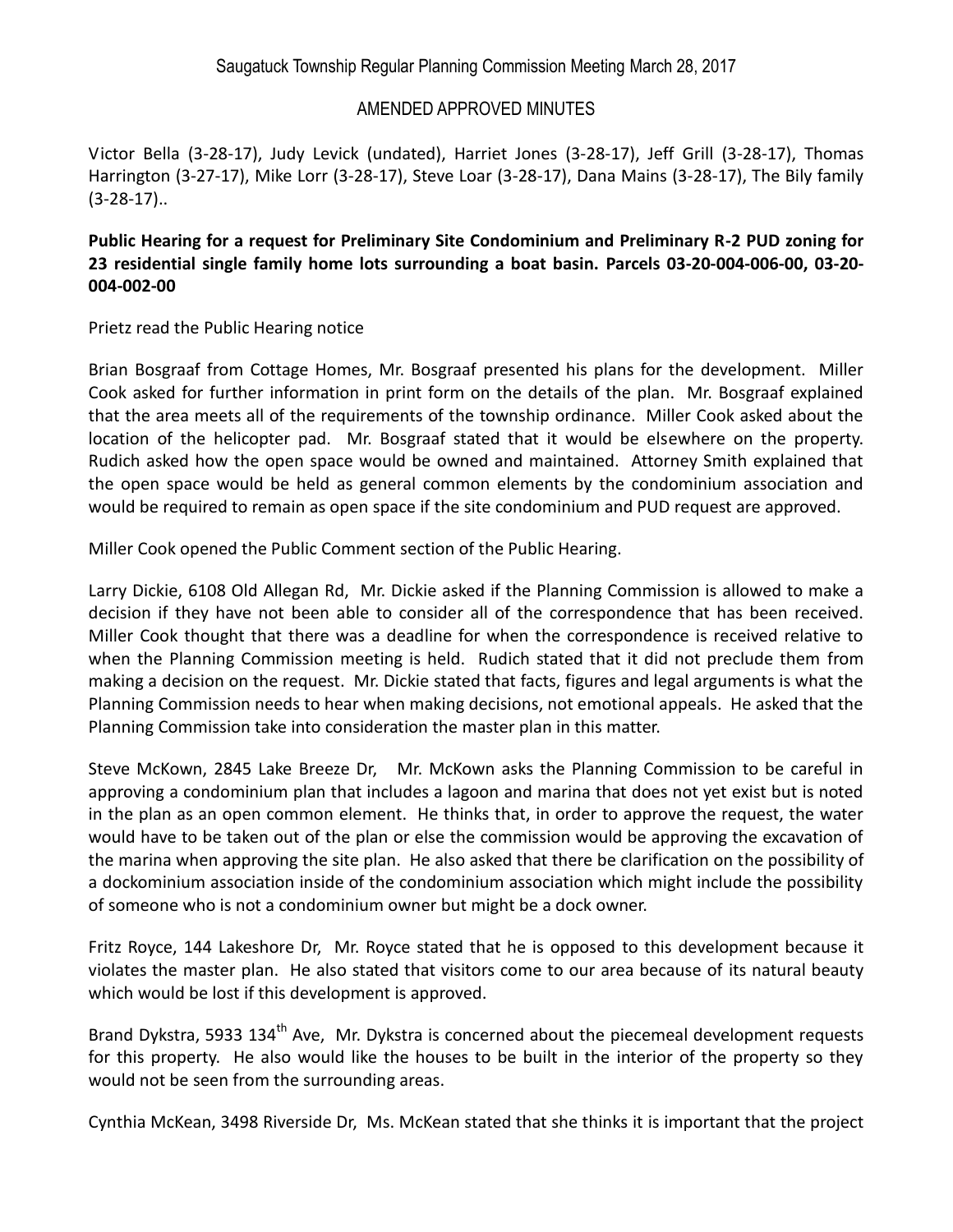be approved as a whole, not in several parts. She stated that the purpose of a PUD is to create a benefit that is not possible with the underlying zoning. She also stated that looking for an excuse to reward a developer for what he wants is a gross misuse of the PUD.

Ruth Johnson, 399 Park St, Ms. Johnson stated that a scale model of the project would be more helpful than a flat plan.

Conklin moved to close the Public Comment portion of the Public Hearing, Prietz seconded. Motion approved unanimously.

Board Discussion: Conklin asked how the PUD site plan request could be separated from the marina request. Attorney Smith stated if the commission would approve the PUD site plan request, it should be required as part of the approval that federal and state permitting of the boat basin be acquired before final approval of the PUD is given. Conklin asked if the footprint of the development would change if the marina did not happen. Attorney Smith stated that if the applicant comes back for final approval without the needed permits for the marina, the site plan would be different and it would then go back to the preliminary site plan approval stage. Conklin asked that the reason the houses are not being built in the interior of the property was because they would then be in a critical dunes area. Mr. Bosgraaf clarified that the whole area is critical dunes but building is not permitted in steep slope areas which are located in the interior of the property. Conklin asked the commission is looking at this development in stages because they have no control over the rest of the property development. Attorney Smith stated that, according to the Singapore Dunes settlement, there is a limit of 125 homes altogether on the property along with other limitations. He also stated that large pieces of property are usually piecemealed in its planning and development. The developer cannot be compelled to present his plans for the whole development when requesting approval for one part of it. References to other parts of the development were taken out of the site plan development map so that approval of this PUD would not be considered approval of the development in total.

Discussion regarding potential conditions of approval suggested by the attorney. These conditions include having required federal and state permits for the boat basin and private wells and septic systems, private road construction, fully dimensioned plans submission, legal description for the area, excluding anything shown on drawings outside the area of the PUD and site condominium project, time limit on construction, emergency access, no open space reduction, no changes to any yard or accessory building setbacks, community building stays the same size as depicted in plans and compliance with all conditions for the special use approval of the marina. Rudich suggested changing 'Township Manager' to 'Zoning Administrator' in condition #10. Prietz asked about the condition requiring construction in a single phase beginning no later than March 15, 2016. Attorney Smith explained that the township's zoning ordinance states that preliminary plan approval is only good for one year. This date can be adjusted depending on the date of final plan approval.

Conklin moved to approve the preliminary site condominium plan and PUD zoning with all of the conditions listed, Rudich seconded.

Board discussion: Miller Cook is not comfortable approving the plan because of the timing of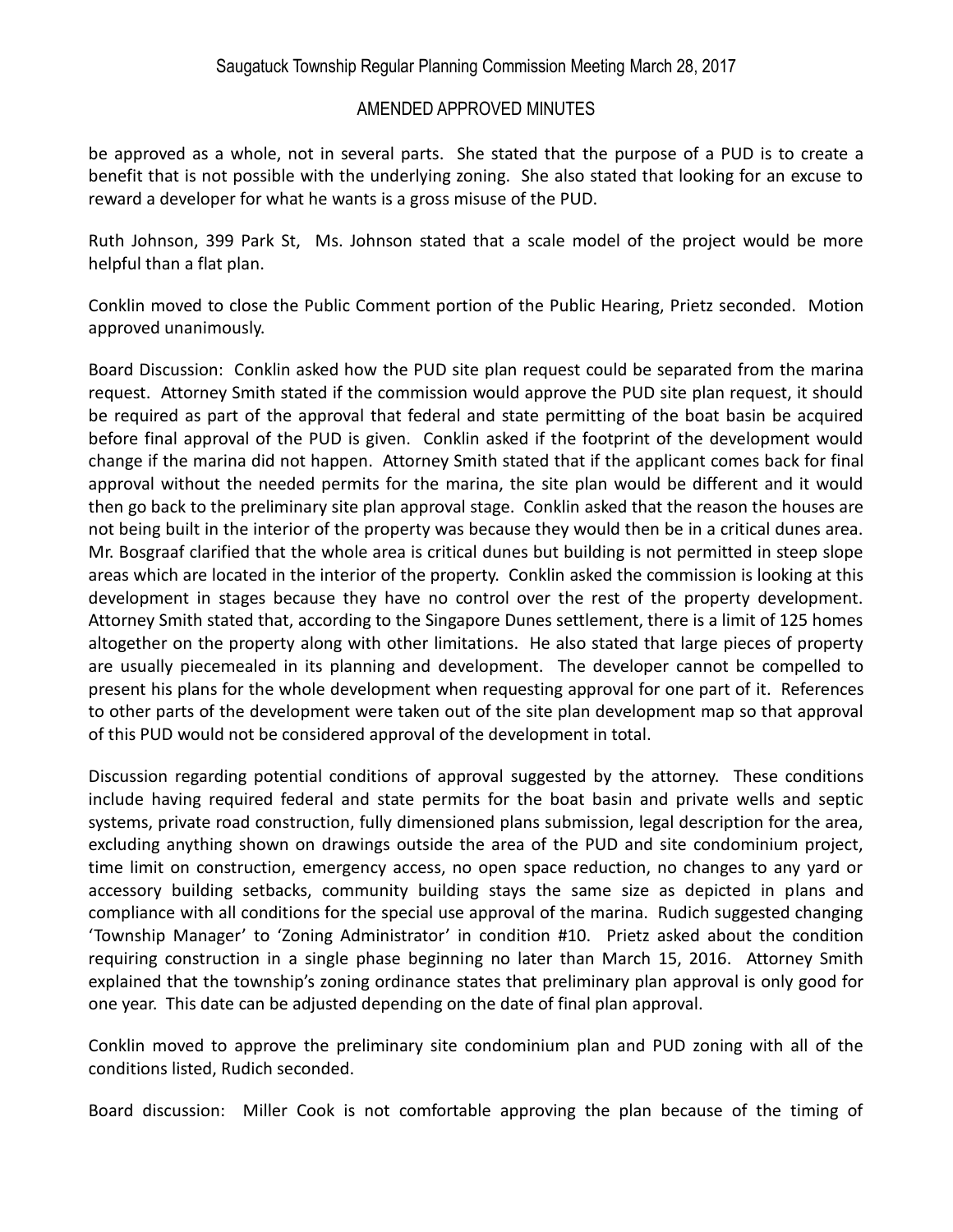information received. She would like more time to look over the correspondence and other information from the developer and the attorney.

Conklin motioned to postpone the preliminary site condominium plan and PUD zoning request until next month's Planning Commission meeting, Prietz seconded. Motion approved unanimously.

### **Public Hearing for a Special Approval Use for a Private marina, Parcels 03-20-004-006-00, 03-20-004- 002-00.**

Prietz read the Public Hearing announcement.

Mr. Bosgraaf presented his plans for a private marina. Only property owners would be able to purchase dock space which includes property owners from the rest of the development not included in the site condominium portion. There would be no fuel sales, pump out, marina in or out slips or boat ramps. Conklin asked why there were more boat docks than there were condominium units. Mr. Bosgraaf explained that the additional boat docks were for property owners in other parts of the development. Mr. Bosgraaf also stated that there would be no live-aboards.

Greg Weykamp, Edgewater Resources, Mr. Weykamp presented plans for the boat basin and marina. Conklin asked how the size of the boat basin was calculated. Mr. Weykamp stated that the intention was to have the smallest area possible for the boat basin based on having a minimum impact on other areas of the development. He stated that the permitting process for the boat basin is under the jurisdiction of the US Department Corp of Engineers and the Michigan Department of Environmental Quality. Rudich asked how many boat slips are planned for the boat basin and if any boat slips would be added on later. Mr. Weykamp stated that there are 34 slips and since that is what the application says, it cannot be changed at a later time. Conklin asked the maximum size of boats that would go into the boat basin. Mr. Weykamp stated that the maximum size would be boats measuring 120 feet or less. Rudich asked if excavation of the boat basin would result in sand mining. Mr. Weykamp stated that since excavation of sand would be part of the process of creating the boat basin, removing sand would not be considered sand mining. Prietz asked if the docks are permanent or floating. Mr. Weykamp stated that there would be a mix of both. Miller Cook asked if the local harbor authority had been consulted. Mr. Weykamp stated that this is not within the jurisdiction of the Kalamazoo Lake Harbor Authority. Conklin asked if Mr. Weykamp had ever built a boat basin in a critical dune area. Mr. Weykamp answered that he had built boat basins in critical dune areas. Conklin asked where the spoils of the excavation for the boat basin would go. Mr. Weykamp stated that the sand will be used for beach nourishment, onsite for road construction, etc. and what was left over would go offsite to other construction sites.

Miller Cook opened the Public Comment section of the Public Hearing.

Jon Helmrich, 3522 64<sup>th</sup> St, Mr. Helmrich stated that he does not think the request should be granted because it does not meet the township's zoning requirements, specifically Ordinance #40-337. He stated that removing the amount of sand needed to create a boat basin would have a materially adverse effect on the contours of the land. He had concerns regarding the answers to questions on the application for special approval use provided by Cottage Homes. He would like the request to be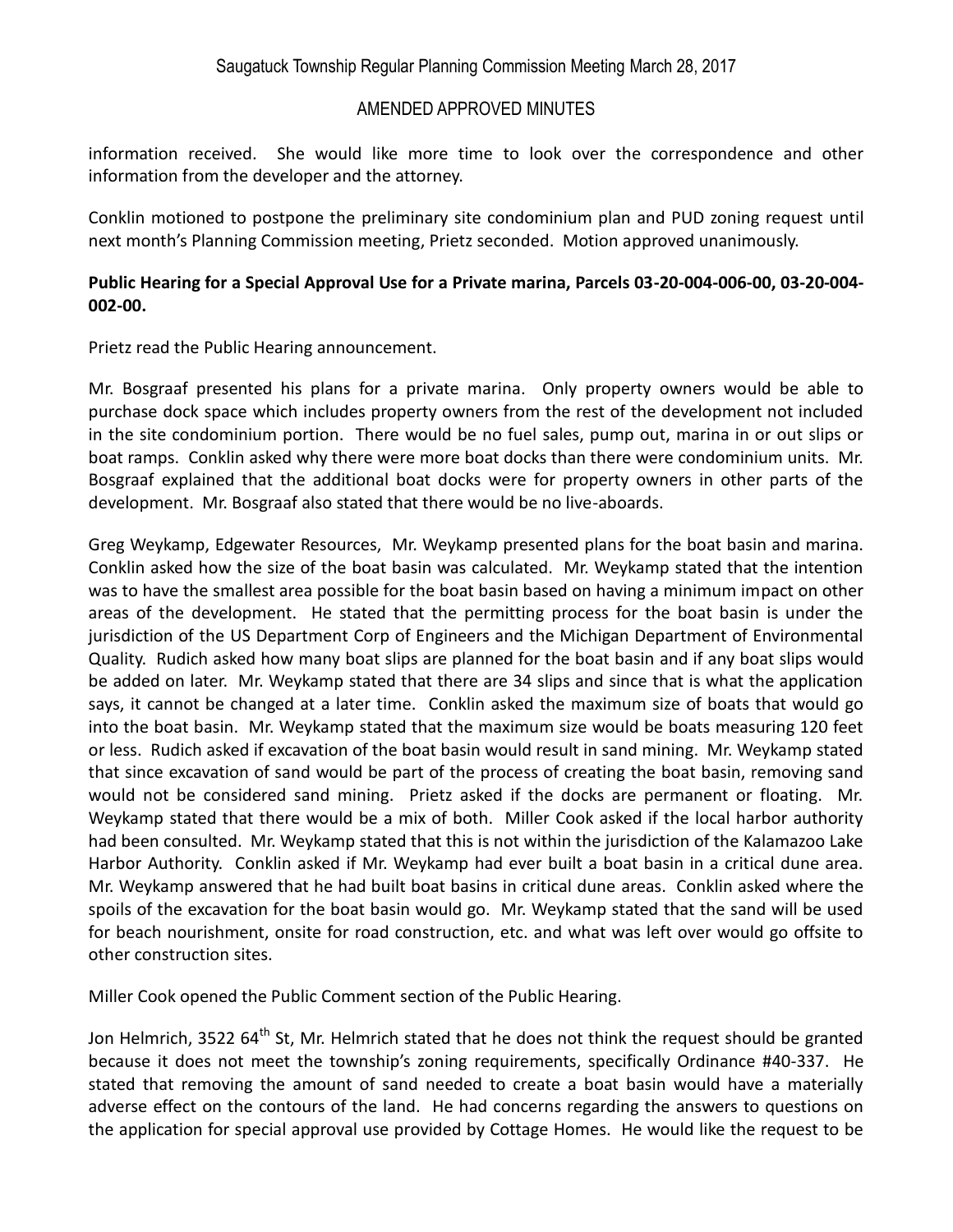tabled until a third party environmental impact study is commissioned before a decision is made.

Larry Dickie, 6108 Old Allegan Rd, Mr. Dickie stated that Mr. Bosgraaf had mentioned in his first presentation regarding the project that friends of property owners would be able to visit with their boats. He wonders if there will be any transient slips for that purpose.

Steve McKown, 2845 Lake Breeze Dr, Mr. McKown stated that he thought that the amount of sand being removed for the boat basin would qualify as sand mining. He referenced ordinance #40-337c3 and stated that it is not possible to dig a hole 1500 feet long and 130-200 feet wide and 14 feet deep and not adversely affect the natural contours of the land. He thinks that allowing anyone outside of the condominium association to own a boat dock creates a commercial use – if the homes don't exist but lots are owned, ownership of a dock may not legally be allowed under condo association rules. He asks if the proposed use of this land is compatible with land that is adjacent to this parcel. He stated that if there was not a boat basin, there would probably not be any homes located along the river. He is concerned because the river is very busy and adding a large number of new boats might create a public safety issue.

Jane Dickie, 6108 Old Allegan Rd, Ms. Dickie asks the Planning Commission to do due diligence and contact customer of Edgewater Resources to get their opinion on how their projects were conducted.

Tony Ragona, 6437 134<sup>th</sup> Ave, Mr. Ragona asks if the boat slips will be negotiable within the development, will someone be able to buy two slips or be able to rent to someone outside the development. He wonders how rules will be enforced after the development is completed.

Keith Charak, 560 Main St, Saugatuck, Mr. Charak asks how the boats will get into the boat basin. He asks who will do the dredging. He is concerned that there might be possible Native American artifacts on the property.

Dick Waskin, 6576 Heron Ridge Rd. Mr. Waskin urges the Planning Commission to be careful with their rules as well as having the developer abide by those rules. He pointed out that a lot of the sand that is now on the property was put there when the channel was created and isn't necessarily pristine sand dunes. He stated that the state is trying to establish safe harbors along the coast of Lake Michigan and wonders if the boat basin would be considered a safe harbor for that purpose.

Brand Dykstra, 5933 134<sup>th</sup> Ave, Mr. Dykstra doesn't believe this development fits the master plan. He believes that PUD is a commercial development. He would like the Planning Commission to consider this development as a whole.

Cynthia McKean, 3498 Riverside Dr, Ms. McKean is concerned about the changes to the hydrology of the land that might occur because of the excavation of the boat basin. She wonders about the environmental and boat traffic issues that might come up because of the boat basin.

Jon VanderBeek, 6419 Palmetto Court, Mr. VanderBeek is concerned that not having a pump out station close by would mean that boat owners would dump into the river. He wonders if owners of the homes will complain about the activity at the cove across the river.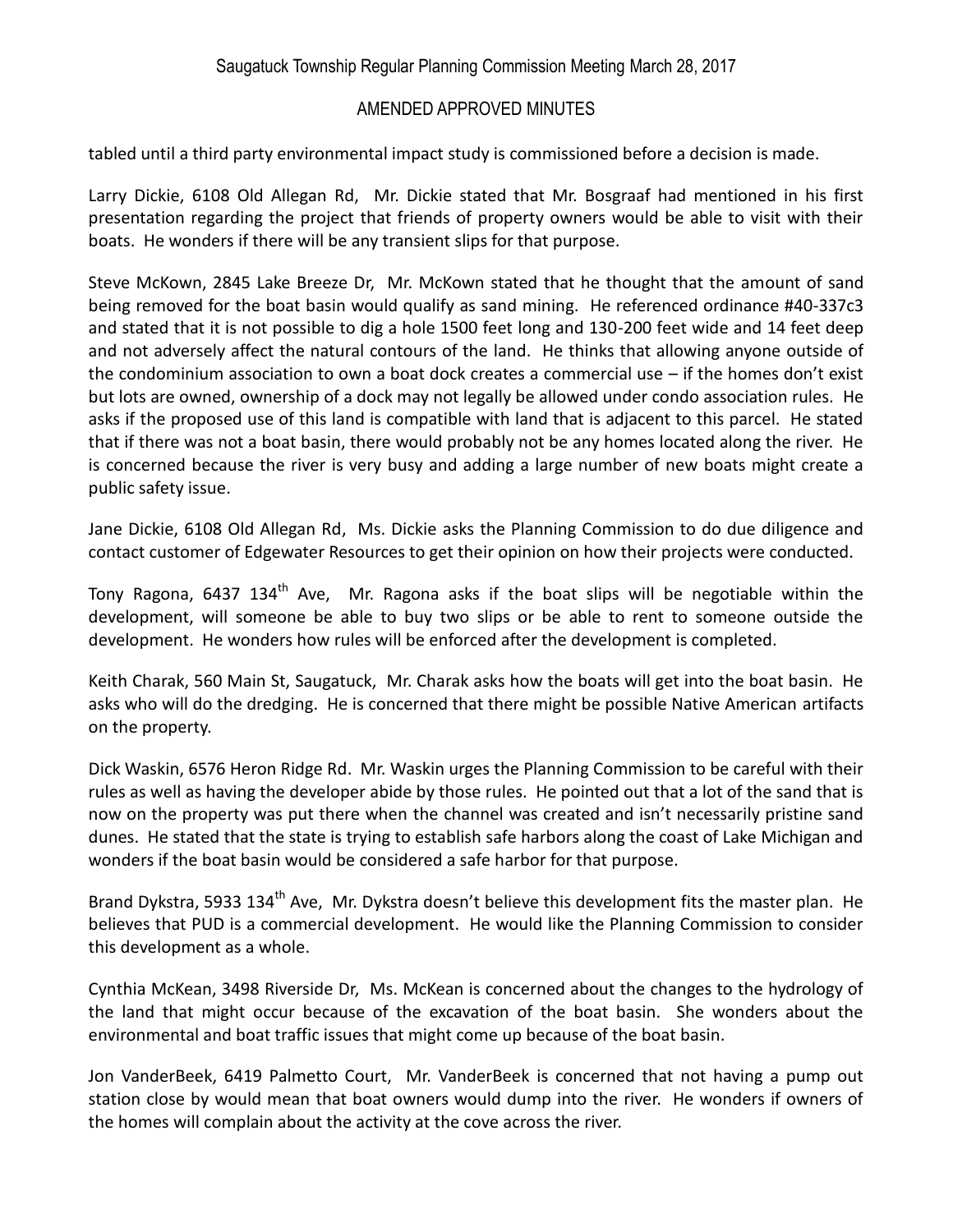Frank Alferi, 2493 Lakeshore Dr, Mr. Alferi stated that Saugatuck Township went over their water related ordinances for water frontage and decided not to allow new excavation for the purpose of increasing water frontage, referencing Section 40-906h. He stated that he was involved with the truck stop issues in the past and compares this marina to a floating truck stop in the middle of the river.

Rudich motioned to close the Public Comment portion of the Public Hearing, Conklin seconded. Motion approved unanimously.

Mr. Weykamp responded to several of the questions brought up by the public comments. The channel up to the north part of Kalamazoo Lake is considered a federal navigation channel and is dredged by the Army Corps of Engineers. The river depth will be greater than the marina depth. The Department of Environmental Quality will be reviewing the project in relation to dredging and sand mining. The sturgeon population should not be affected because nothing is changing in the river itself and the boat basin would qualify as additional habitat. There are many pump outs around the area so there are many available close by. He stated that the turning basin is designated as a safe harbor area by the state. Miller Cook asked if Mr. Bosgraaf knew about the ordinance regarding keyholing and if he thought he was in compliance. Mr. Bosgraaf stated that he couldn't answer that at this time. Mr. Weykamp explained that a keyholing designation is more of an issue when there is a large ratio between water frontage area and land acreage area. The frontage area of this development is 4000 linear feet with hundreds of acres of land. Conklin asked if the marina could be made smaller. Mr. Weykamp stated that the permitting agencies could possibly dictate something different. Rudich asked if there was an order of approval for requests. Attorney Smith stated that the special use approval could be approved separately from the site plan. He said that he doesn't see anything in the ordinance relating to development along the water that would be applicable to this particular situation. He stated that the ordinance 40-337 that was referenced by several people refers to the R-3b district, not the R-2 district which is where this development is located. He stated that any special approval use does run with the land. He stated that this is not sand mining as noted in the ordinance but if there is a question, there are state and local controls in place. He stated that if Native American artifacts are found, there is a federal process that is to be followed.

Discussion regarding possible conditions of approval suggested by the attorney. These conditions include obtaining all required federal and state permits, no fuel sales, pump out services or facilities, boat storage facilities, boat launch facilities or in-and-out boat services provided at the marina, no itinerant use shall be allowed, the marina cannot be constructed, occupied or used unless the residences are constructed as provided and the marina shall only have amenities shown on the approved PUD site condominium plan. Attorney Smith suggested adding a condition forbidding live aboards at the marina. Prietz asked Mr. Bosgraaf about a single owner having multiple docks. Mr. Bosgraaf stated that the owner could have two boats, one on each side of the dock.

Rudich motioned to table the special approval use request for a private marina until next month's Planning Commission meeting, Prietz seconded. Motion approved unanimously.

### **Public Hearing for a request for rezoning from R-1 Residential to C-1 General Commercial, 6523 & 6527 135th Ave. Parcels 03-20-003-049-00, 03-20-003-049-010, 03-20-003-049-20**